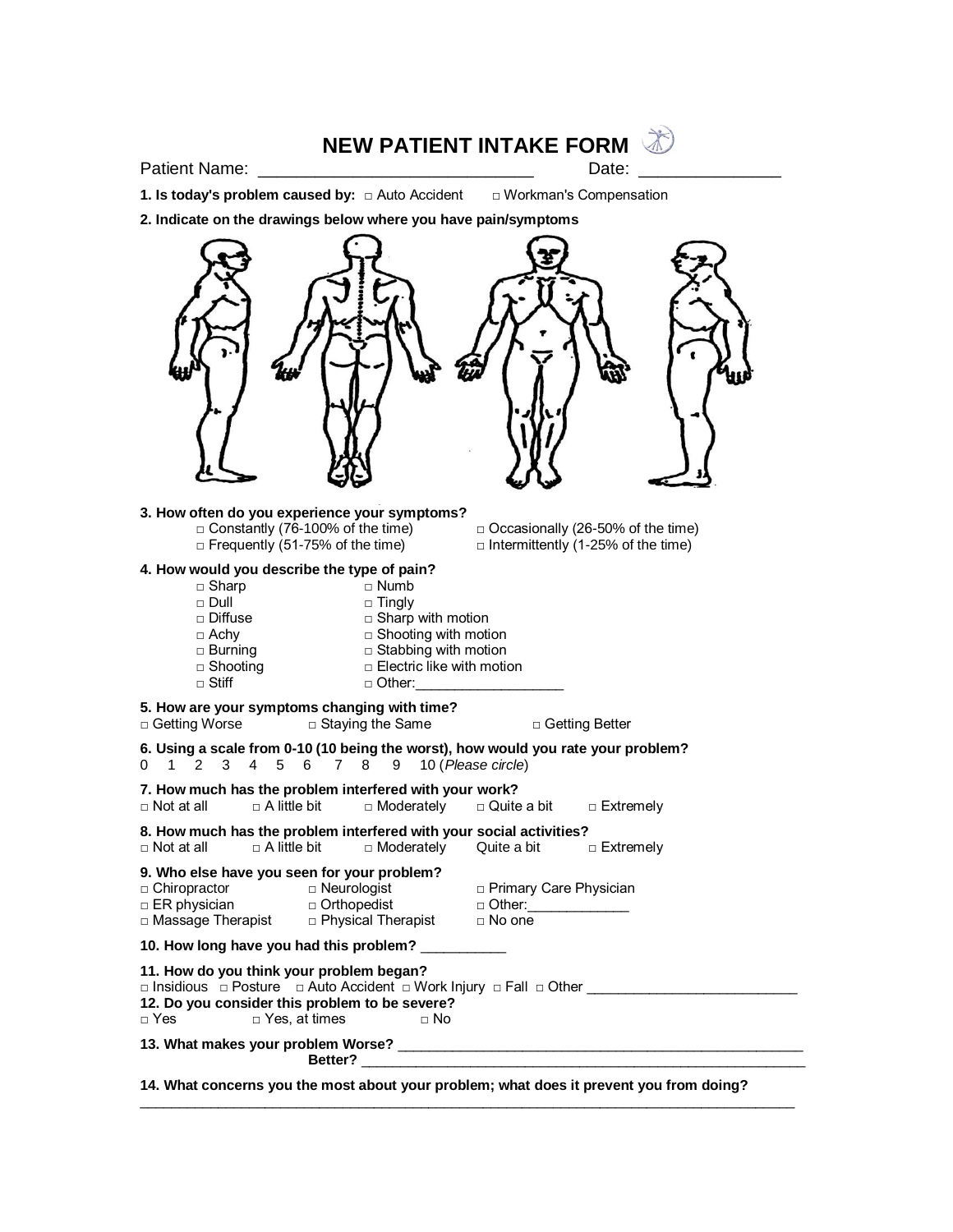| 15. What is your: Height_<br>Occupation                                                      |                                             | ____________  Weight ______________ |                                            | Date of Birth _________                                                                               |
|----------------------------------------------------------------------------------------------|---------------------------------------------|-------------------------------------|--------------------------------------------|-------------------------------------------------------------------------------------------------------|
| 16. How would you rate your overall Health?<br>□ Excellent<br>□ Very Good                    | $\Box$ Good                                 | □ Fair<br>$\Box$ Poor               |                                            |                                                                                                       |
| 17. What type of exercise do you do?                                                         |                                             |                                     |                                            |                                                                                                       |
| □ Moderate<br>□ Stenuous_                                                                    | $\Box$ Light                                | □ None                              |                                            |                                                                                                       |
| 18. Indicate if you have any immediate family members with any of the following:             |                                             |                                     |                                            |                                                                                                       |
| □ Rheumatoid Arthritis                                                                       |                                             | □ Diabetes                          |                                            | $\Box$ Lupus                                                                                          |
| □ Heart Problems                                                                             |                                             | <sub>□</sub> Cancer                 |                                            | $\sqcap$ ALS                                                                                          |
|                                                                                              |                                             |                                     |                                            | 19. For each of the conditions listed below, place a check in the "past" column if you have had the   |
|                                                                                              |                                             |                                     |                                            | "condition in the past. If you presently have a condition listed below, place a check in the "present |
| column.                                                                                      |                                             |                                     |                                            |                                                                                                       |
| Past Present                                                                                 |                                             | Past Present                        |                                            | Past Present                                                                                          |
| □ Headaches<br>$\Box$                                                                        | $\Box$                                      | □ High Blood Pressure               | $\Box$                                     | □ Diabetes                                                                                            |
| □ Neck Pain<br>$\Box$                                                                        | $\Box$                                      | □ Heart Attack                      | $\Box$                                     | $\Box$ Excessive Thirst                                                                               |
| □ Upper Back Pain<br>$\Box$                                                                  | $\Box$                                      | □ Chest Pains                       | $\Box$                                     | □ Frequent Urination                                                                                  |
| □ Mid Back Pain<br>$\Box$                                                                    | $\Box$                                      | $\Box$ Stroke                       | $\Box$                                     | □ Smoking/Tobacco Use                                                                                 |
| □ Low Back Pain<br>$\Box$                                                                    | $\Box$                                      | $\Box$ Angina                       | $\Box$                                     | □ Drug/Alcohol Dependance                                                                             |
| □ Shoulder Pain<br>$\Box$                                                                    | $\Box$                                      | □ Kidney Stones                     | $\Box$                                     | $\Box$ Allergies                                                                                      |
| □ Elbow/Upper Arm Pain<br>□                                                                  | $\Box$                                      | □ Kidney Disorders                  | $\Box$                                     | □ Depression                                                                                          |
| $\sqcap$ Wrist Pain<br>□                                                                     | $\Box$                                      | □ Bladder Infection                 | $\Box$                                     | □ Systemic Lupus                                                                                      |
| □ Hand Pain<br>$\Box$                                                                        | $\Box$                                      | $\Box$ Painful Urination            | $\Box$                                     | $\Box$ Epilepsy                                                                                       |
| $\Box$ Hip Pain<br>$\Box$                                                                    | $\Box$                                      | □ Loss of Bladder Control □         |                                            | □ Dermatitis/Eczema/Rash<br>$\Box$ HIV/AIDS                                                           |
| □ Upper Leg Pain<br>□                                                                        | $\Box$                                      | □ Prostate Problems                 | $\Box$                                     |                                                                                                       |
| □ Knee Pain<br>$\Box$                                                                        | $\Box$                                      | □ Abnormal Weight Gain/Loss         |                                            |                                                                                                       |
| □ Ankle/Foot Pain<br>□                                                                       | $\Box$                                      | $\Box$ Loss of Appetite             |                                            | <b>For Females Only</b>                                                                               |
| □ Jaw Pain<br>$\Box$                                                                         | $\Box$                                      | □ Abdominal Pain                    | $\Box$                                     | $\Box$ Birth Control Pills                                                                            |
| □ Joint Pain/Stiffness<br>$\Box$                                                             | $\Box$                                      | $\Box$ Ulcer                        | $\Box$                                     | □ Hormonal Replacement                                                                                |
| □ Arthritis<br>$\Box$                                                                        | $\Box$                                      | $\Box$ Hepatitis                    | $\Box$                                     | $\Box$ Pregnancy                                                                                      |
| □ Rheumatoid Arthritis<br>$\Box$                                                             | $\Box$                                      | □ Liver/Gall Bladder Disorder       |                                            |                                                                                                       |
| □ Cancer<br>$\Box$                                                                           | $\Box$                                      | □ General Fatigue                   |                                            |                                                                                                       |
| $\Box$ Tumor<br>□                                                                            | $\Box$                                      | □ Muscular Incoordination           |                                            |                                                                                                       |
| $\Box$ Asthma<br>$\Box$                                                                      | $\Box$                                      | $\Box$ Visual Disturbances          |                                            |                                                                                                       |
| $\Box$ Chronic Sinusitis<br>$\Box$                                                           | $\Box$                                      | $\Box$ Dizziness                    |                                            |                                                                                                       |
| □ Other:<br>$\Box$                                                                           |                                             |                                     |                                            |                                                                                                       |
| 20. List all prescription medications you are currently taking:                              |                                             |                                     |                                            |                                                                                                       |
| 21. List all of the vitamins and/or supplements you are currently taking:                    |                                             |                                     |                                            |                                                                                                       |
| 22. List all surgical procedures you have had:                                               |                                             |                                     |                                            |                                                                                                       |
|                                                                                              |                                             |                                     |                                            |                                                                                                       |
| 23. What activities do you do at work?                                                       |                                             |                                     |                                            |                                                                                                       |
| □ Sit:                                                                                       | $\Box$ Most of the day                      |                                     | □ Half the day                             | $\Box$ A little of the day                                                                            |
| □ Stand:<br>□ Computer work:                                                                 | $\Box$ Most of the day<br>□ Most of the day |                                     | $\Box$ Half the day<br>$\Box$ Half the day | $\Box$ A little of the day<br>$\Box$ A little of the day                                              |
| □ On the phone:                                                                              | $\Box$ Most of the day                      |                                     | $\Box$ Half of the day                     | $\Box$ A little of the day                                                                            |
|                                                                                              |                                             |                                     |                                            |                                                                                                       |
| 24. What activities do you do outside of work?                                               |                                             |                                     |                                            |                                                                                                       |
| 25. Have you ever been hospitalized?<br>if yes, why $\qquad \qquad$                          |                                             | $\Box$ No<br>$\Box$ Yes             |                                            |                                                                                                       |
| 26. Have you ever seen a chiropractor before?<br>if yes, how long ago? How were the results? |                                             | $\Box$ No                           | $\Box$ Yes                                 | $\Box$ Great $\Box$ Good $\Box$ Average<br>□ Poor                                                     |
| 27. Have you had significant past trauma?                                                    |                                             | $\Box$ No<br>$\Box$ Yes             |                                            |                                                                                                       |
| 28. Anything else pertinent to your visit today?<br><b>Patient Signature</b>                 |                                             |                                     | Date:                                      |                                                                                                       |
|                                                                                              |                                             |                                     |                                            |                                                                                                       |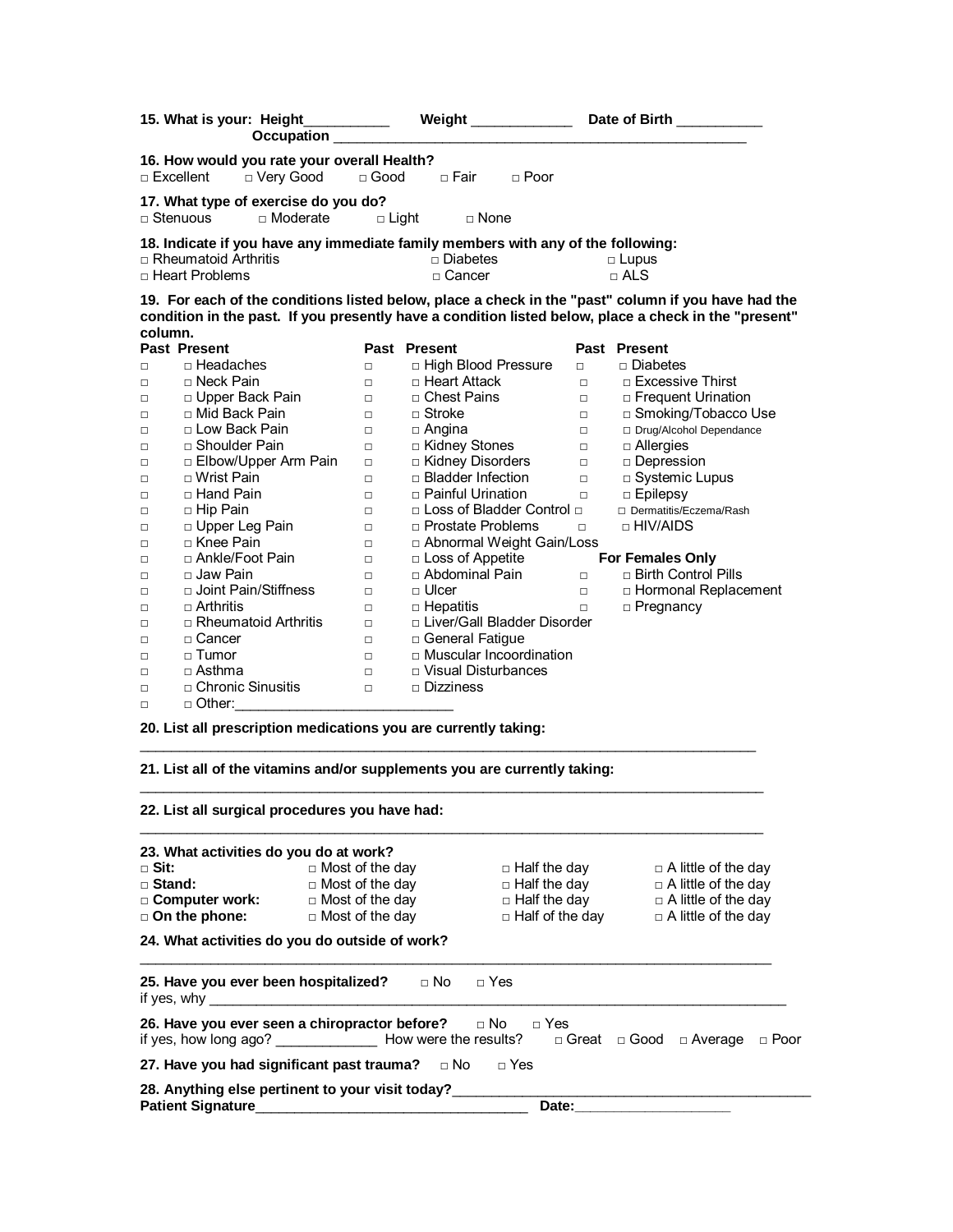# **ABOUT THE ACCIDENT**

| 3. How many vehicles were involved in the accident?                                                                                            |                                              |                                                                                          |
|------------------------------------------------------------------------------------------------------------------------------------------------|----------------------------------------------|------------------------------------------------------------------------------------------|
| 4. What was the estimated damage to the vehicle you were in? ___________________                                                               |                                              |                                                                                          |
|                                                                                                                                                |                                              |                                                                                          |
|                                                                                                                                                |                                              |                                                                                          |
| 7. What street or intersection were you on when the accident occurred?                                                                         |                                              |                                                                                          |
|                                                                                                                                                |                                              |                                                                                          |
|                                                                                                                                                |                                              | 9. What type of impact was the auto accident? __________________________________         |
| 10. Did your vehicle hit anything after the accident? if yes, please describe                                                                  |                                              |                                                                                          |
| 11. Where were you sitting in the vehicle during the accident?                                                                                 |                                              |                                                                                          |
| 12. Did you know the accident was coming?<br>12. Did you know the accident was coming?                                                         |                                              |                                                                                          |
|                                                                                                                                                |                                              |                                                                                          |
|                                                                                                                                                |                                              |                                                                                          |
|                                                                                                                                                |                                              | 15. At the time of the impact, how fast was your vehicle moving? _______________         |
|                                                                                                                                                |                                              | 16. At the time of impact, how fast was the other vehicle moving? _______________        |
| 17. During and after the crash what happened to your vehicle? (circle all that apply)<br>- kept going straight<br>- was hit by another vehicle | - kept going straight hitting a car in front | - spun around<br>- spun around and hit a stationary object<br>- hit a stationary object  |
| 18. Did you lose consciousness during the accident? - yes                                                                                      |                                              | - no                                                                                     |
|                                                                                                                                                |                                              | 19. How was your head positioned during the accident? __________________________         |
|                                                                                                                                                |                                              | 20. How was your torso positioned during the accident? _________________________         |
|                                                                                                                                                |                                              | 21. How were your hands positioned during the accident? ________________________         |
|                                                                                                                                                |                                              | 22. Did your head hit anything during the accident? -no -yes, please describe___________ |
| 23. Did your face hit anything during the accident? -no - yes, please                                                                          |                                              |                                                                                          |
|                                                                                                                                                |                                              | 24. Did your shoulders hit anything during the accident? -no - yes, please describe      |
|                                                                                                                                                |                                              | 25. Did your neck hit anything during the accident? -no -yes, please describe __________ |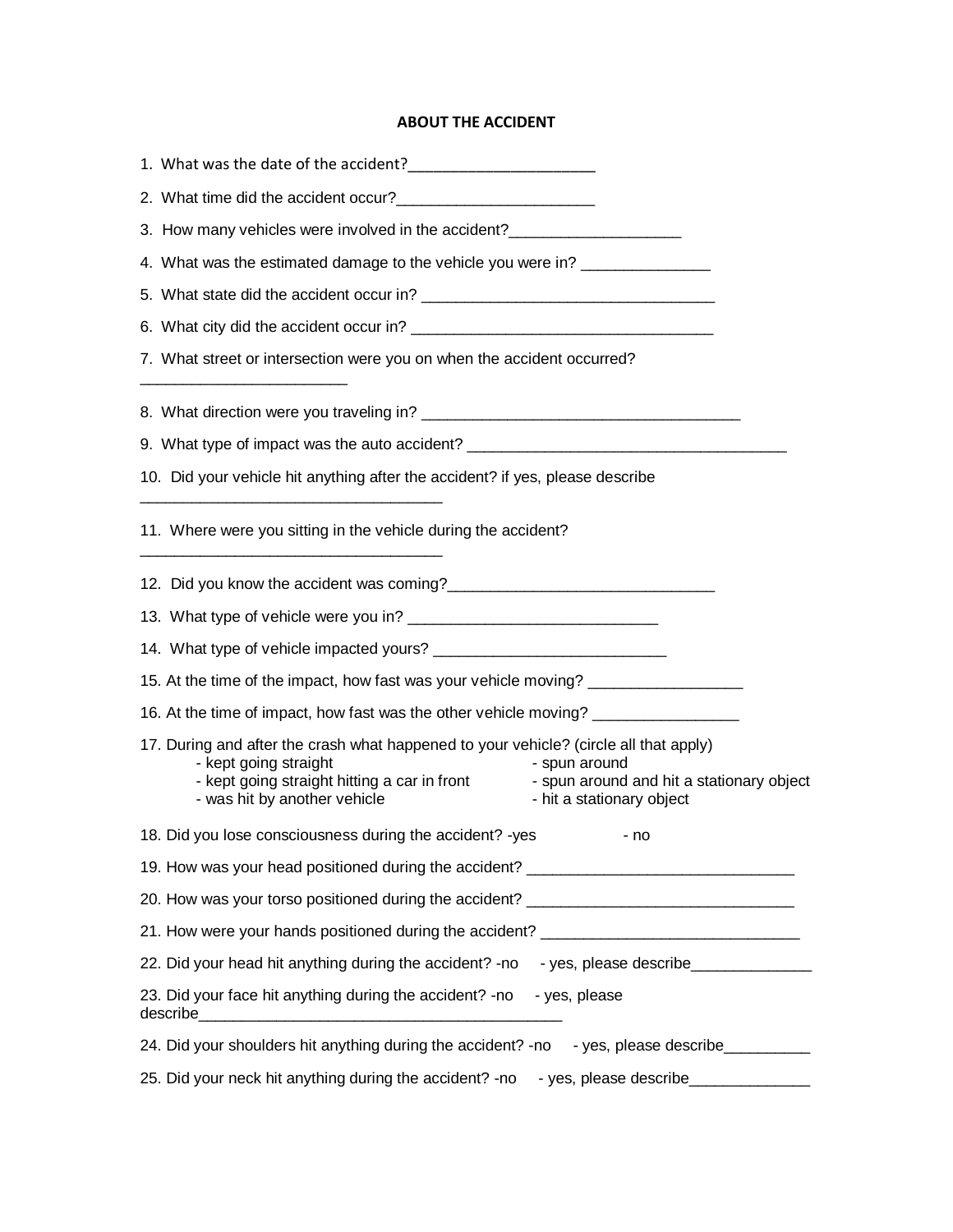|                                                                                                                                                                                                                                                                                 | Date:                                                 |
|---------------------------------------------------------------------------------------------------------------------------------------------------------------------------------------------------------------------------------------------------------------------------------|-------------------------------------------------------|
| 43. Were X-Rays, MRI OR Cat Scans taken at the hospital? If yes, which area was taken?                                                                                                                                                                                          |                                                       |
| 42. Did you receive any stitches for any cuts at the hospital? _________________                                                                                                                                                                                                |                                                       |
| 41. Circle what you were prescribed at the hospital<br>- pain medication<br>- muscle relaxors                                                                                                                                                                                   | - neck brace                                          |
|                                                                                                                                                                                                                                                                                 |                                                       |
|                                                                                                                                                                                                                                                                                 |                                                       |
|                                                                                                                                                                                                                                                                                 |                                                       |
| 37. Did you go to the hospital? (If no, why and do not answer 38-43)                                                                                                                                                                                                            |                                                       |
| 36. Choose the doors that would not open as a result of the accident<br>- front left - front right<br>- rear left - rear right                                                                                                                                                  |                                                       |
| 35. Choose the items that dented inward<br>- floorboards - side door - dashboard                                                                                                                                                                                                |                                                       |
| 34. What was damaged in your vehicle? (Circle all that apply)<br>- rear bumper<br>- windshield<br>- steering wheel - front bumper - knee bolster<br>- dashboard - trunk<br>- seat frame - front left door<br>- side window - front right door<br>- rear window - back left door | - mirror<br>- back right door<br>- completely totaled |
| 33. Did you slide out of your seatbelt during the accident? ____________________                                                                                                                                                                                                |                                                       |
| 32. Did you have your seatbelt on during the accident? - yes                                                                                                                                                                                                                    | -no                                                   |
| 31. Where was the headrest positioned on your head? ____________________________                                                                                                                                                                                                |                                                       |
| 30. What kind of headrest was in your vehicle?<br>- movable fixed headrest<br>- nonmovable fixed headrest<br>- no headrest                                                                                                                                                      |                                                       |
| 29. Did your feet hit anything during the accident? -no - yes, please                                                                                                                                                                                                           |                                                       |
| 28. Did your knees hit anything during the accident? -no - yes, please<br>describe_________________                                                                                                                                                                             |                                                       |
| 27. Did your hips hit anything during the accident? -no - yes, please<br>describe__________________                                                                                                                                                                             |                                                       |
| 26. Did your chest hit anything during the accident? -no - yes, please<br>describe________________                                                                                                                                                                              |                                                       |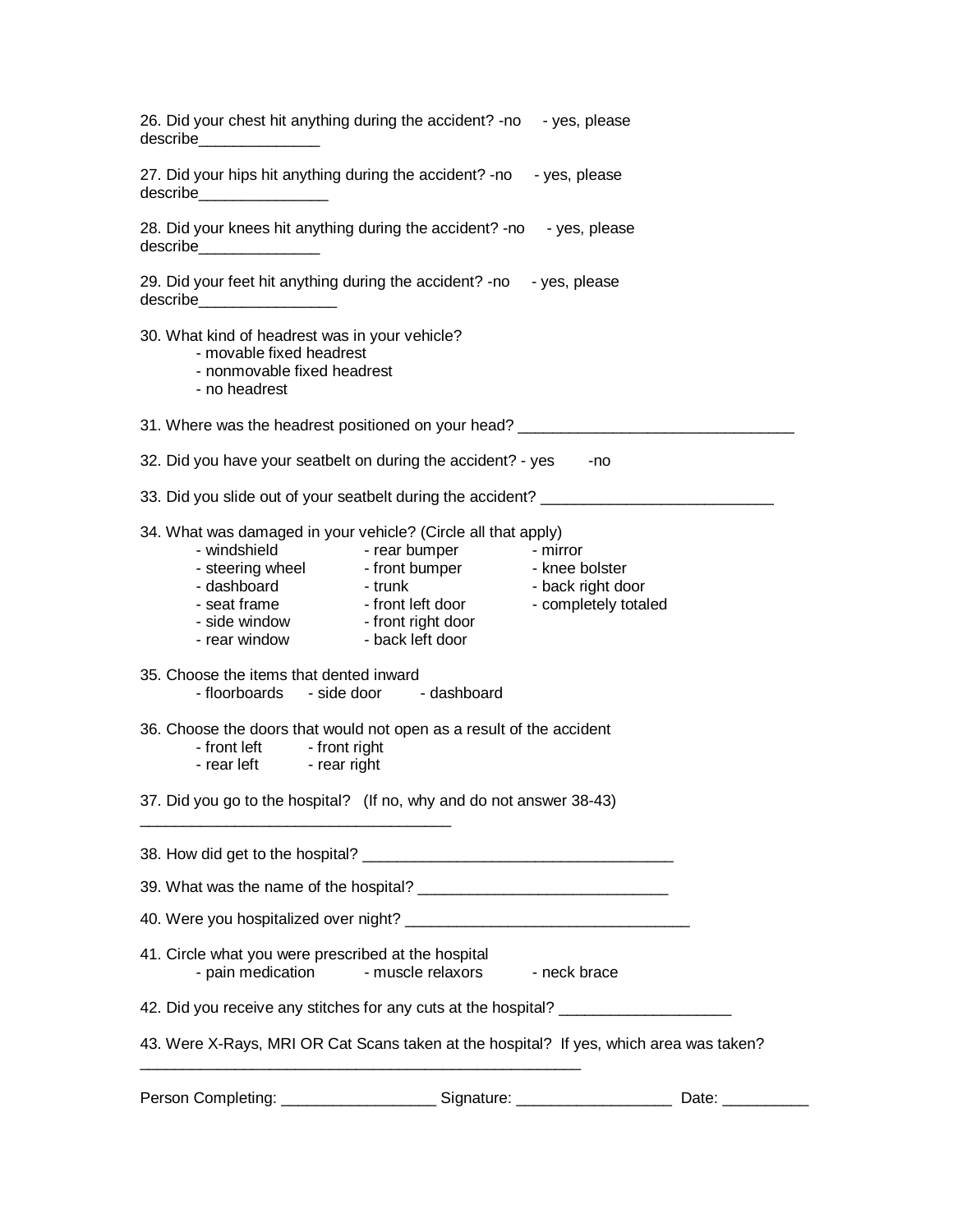# **LifeStyle Health & Fitness Center 5351 Neroly Road, Suite B Oakley, California 94561 925-978-BACK**

# **3 rd PARTY AND ATTORNEY ACKNOWLEDGMENT AND UNDERSTANDING** (TO BE SIGNED BY PATIENT)

I hereby acknowledge that I am receiving (or about to receive) health care services from Dr. Rick Junnila or Dr. Brenda Ramos. I have been advised that the doctor providing services to me is willing to wait for payment for these services, providing that there be a reasonable chance that payment will be made either by insurance reimbursement or of the settlement of a liability claim or law suit. I understand that if it is determined:

1, That there is no insurance company obligated to pay for these services, or if the insurance company involved refuses to acknowledge an assignment to the doctor or make other provisions for the protection of the doctor's charges, or

2. If a liability claim exists, and my current attorney or any new attorney I may retain at a later date refuses to agree to protect the interest of the doctor by signing a lien agreement, or

3. If I do not engage the services of an attorney,

I agree to pay for all services rendered to me on a current basis and any remaining balance owing on my account will be paid in full as soon as my liability claim is settled or within three months from the date of last treatment, which ever occurs first. On all accounts referred to collections or litigation all reasonable collection fees, attorney fees, court costs, and/or interest fees will be paid by patient/guarantor.

Furthermore I agree to make a "good faith" payment of \$ on my account on or by the \_\_\_\_\_\_ day each month. I agree that I will continue to make these payments on my account regardless of treatment status and until my case has been settled and the balance is paid in full.

\_\_\_\_\_\_\_\_\_\_\_\_\_\_\_\_\_\_\_\_\_\_\_\_\_\_\_\_\_ \_\_\_\_\_\_\_\_\_\_\_\_\_\_\_\_\_\_\_\_\_\_\_\_\_\_\_\_\_\_

\_\_\_\_\_\_\_\_\_\_\_\_\_\_\_\_\_\_\_\_\_\_\_\_\_\_\_\_\_ \_\_\_\_\_\_\_\_\_\_\_\_\_\_\_\_\_\_\_\_\_\_\_\_\_\_\_\_\_\_

\_\_\_\_\_\_\_\_\_\_\_\_\_\_\_\_\_\_\_\_\_\_\_\_\_\_\_\_\_ \_\_\_\_\_\_\_\_\_\_\_\_\_\_\_\_\_\_\_\_\_\_\_\_\_\_\_\_\_\_

Patient's Name Patient Date of Injury

Patient Signature Date

Witness Signature Date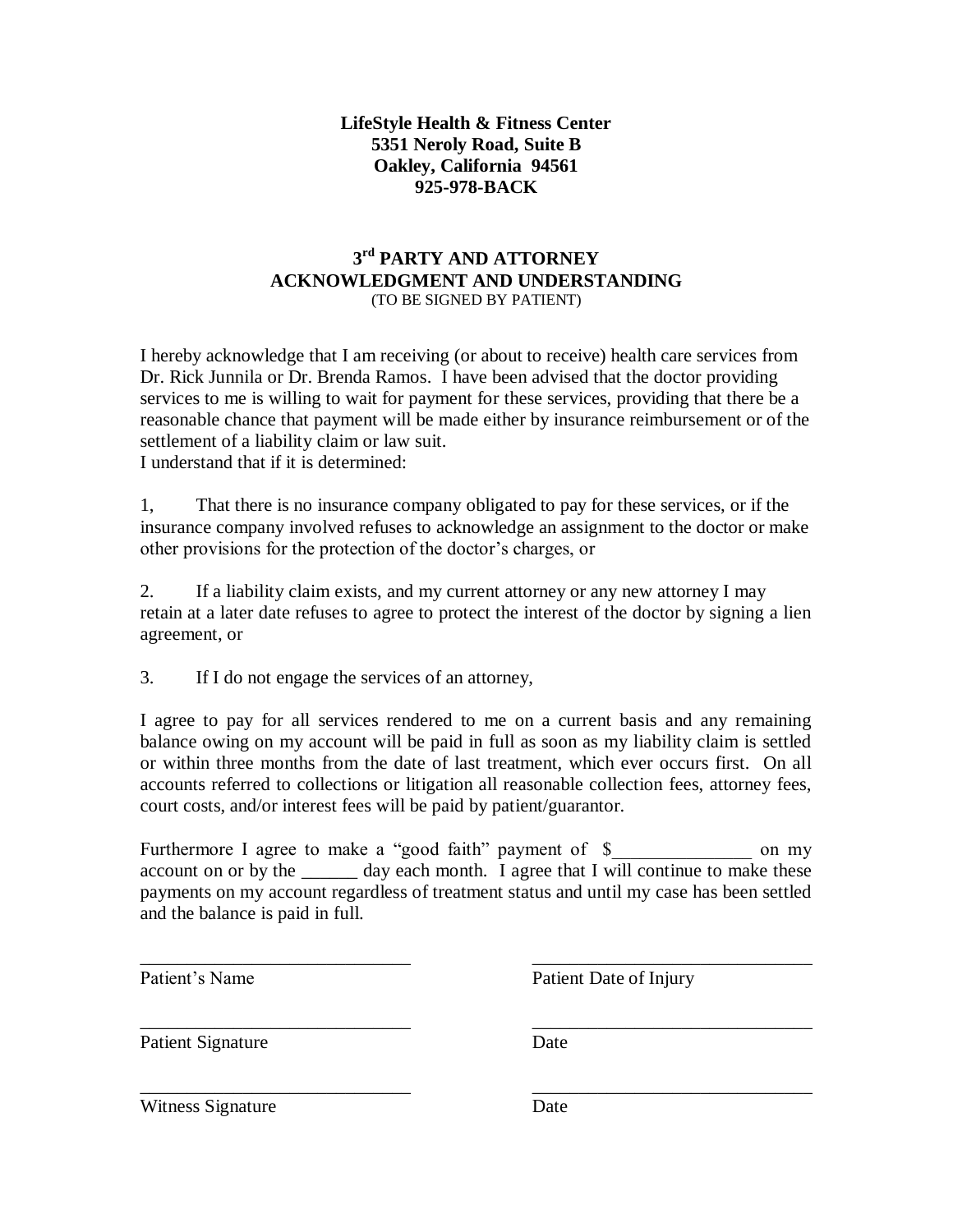# AUTO ACCIDENT INSURANCE POLICY

\*You may pay for your care by using one of these three methods:

# **1) MED-PAY**

Your auto insurance Med-Pay coverage will pay for your care in full, regardless of fault. Med-Pay is a set amount of funds, usually \$1,000, \$5,000 or \$10,000, which is put aside to pay your medical bills in case of an accident. You pay extra for this benefit, so use it. Your insurance rates are not affected by the cost of health expense, unless you were at fault. It is your responsibility to notify your claims office that you are being treated in this office and have them send any necessary paperwork directly to us. In the event your auto insurance DENIES that you hold insurance, REFUSES payment, DOE NOT HAVE Med-Pay Coverage, or you have EXHAUSTED your Med-Pay coverage, charges for services are due and payable.

# **2) GROUP HEALTH INSURANCE**

Your group health insurance can be billed for your care. If you have an accident rider on your policy, it may be covered at 100%. You pay your deductible and co-payments as required and we will wait for the balance from the insurance company.

# **3) PATIENT PAYMENT**

You can pay for your care as you go or we can arrange a convenient monthly payment plan for you. We will prepare billings for you to submit to your attorney, third party, etc. \*\*\*\*\*\*\*\*\*\*\*\*\*\*\*\*\*\*\*\*\*\*\*\*\*\*\*\*\*\*\*\*\*\*\*\*\*\*\*\*\*\*\*\*\*\*\*\*\*\*\*\*\*\*\*\*\*\*\*\*\*\*\*\*\*\*\*\*\*\*

You are considered a cash patient until all the required information is submitted to our billing office.

The only circumstance in which we will accept a lien is when all the above options are exhausted and you are making personal payments on your account. In this case, a lien may be accepted as a promise to pay the remaining portion of your bill.

We will bill your auto or health insurance and have you assign payment to us. In the event that your insurance company sends a check directly to you, be sure or bring it in, along with the attached stub, within three days. Otherwise, we may re-bill in error, which will delay future payments.

If the insurance company fails to pay a portion of your bill after 90 days, that balance will be due and payable by you.

\*\*\*\*\*\*\*\*\*\*\*\*\*\*\*\*\*\*\*\*\*\*\*\*\*\*\*\*\*\*\*\*\*\*\*\*\*\*\*\*\*\*\*\*\*\*\*\*\*\*\*\*\*\*\*\*\*\*\*\*\*\*\*\*\*\*\*\*

| Policyholder's Name:                |                                            |
|-------------------------------------|--------------------------------------------|
| Your Auto Insurance Company's Name: |                                            |
|                                     | Claim $#$ :                                |
|                                     | $Med-Pay Coverage?:(yes)$ (no) Amount: $\$ |
| Adjustor's Name:                    | Phone#:                                    |
| <b>Claims Office Address:</b>       |                                            |